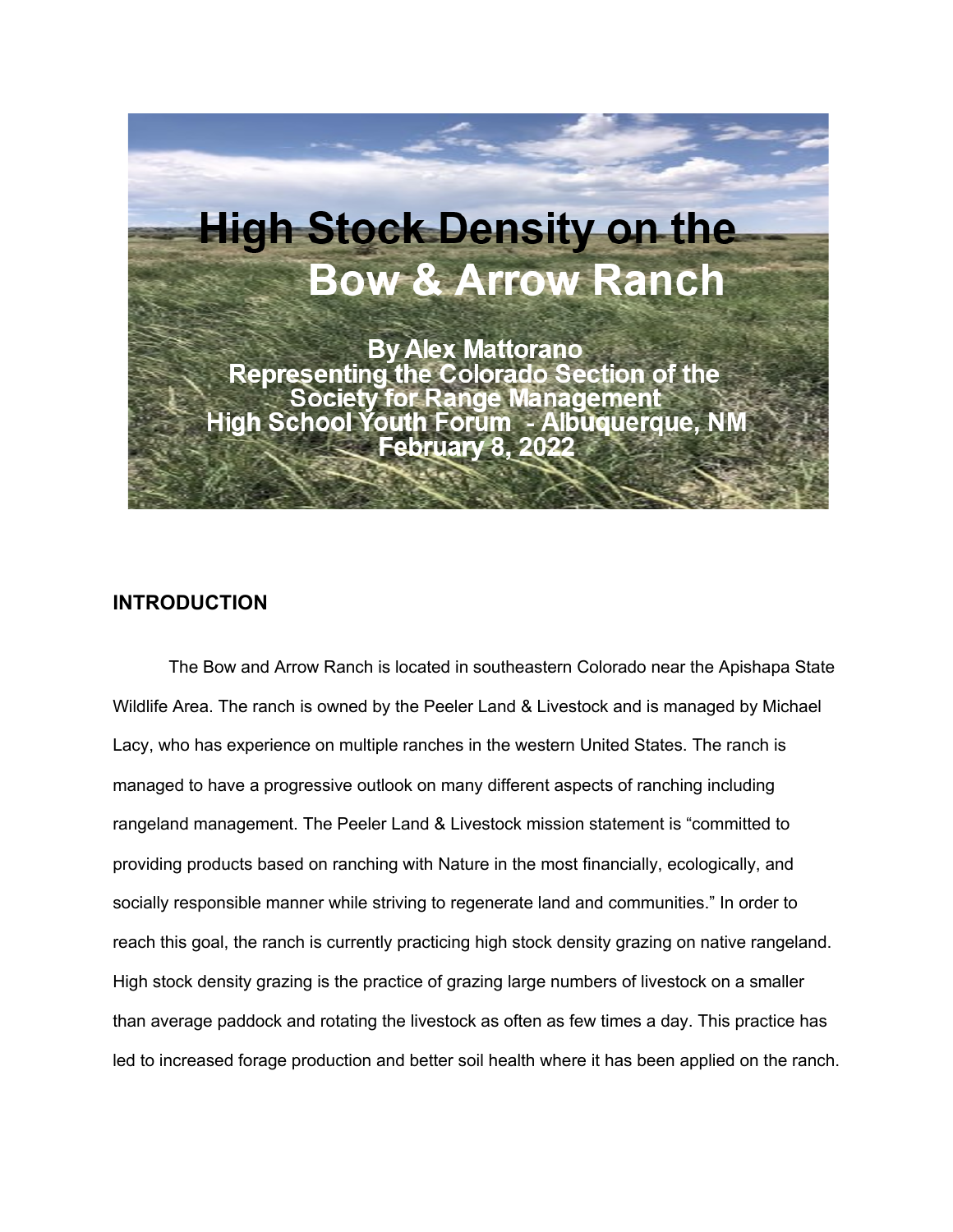### **HOW THE RANCH APPLIES HIGH DENSITY GRAZING**

The Bow and Arrow Ranch grazes 25,000 to 30,000 pounds of beef per acre or roughly twenty-five to thirty cows per acre. They run five hundred head of cows on twenty acre paddocks. Compared to traditional ranches in my area of Colorado that have stock densities of three to five acres per cow! To achieve this density they had to upgrade their water system. The ranch had six new wells drilled with yields ranging from 40 to 150 gallons per minute. The ranch is only allowed to pump 50 gallons of water per minute, so the ranch manager had a 30,000 gallon storage tank installed. The ranch then installed new water lines to pastures around the ranch and put risers in that run up in the middle of pastures. The manager also has a 1500 gallon portable water tank that he moves around for the cows and hooks it up to the risers through a fireman's hose. This water development was necessary to achieve the high stock density with multiple daily movement of the livestock. It is very important to give the rangeland the proper amount of rest. The manager gives the high density pastures about a year of rest depending on how fast the grazed plants recover.

# **HIGH STOCK DENSITY AFFECTS RANGELAND HEALTH**

Rangeland health is one of the most important aspects of a ranch, and one of the major contributors to rangeland health is good soil health. How does high stock density affect soil health? When Michael does this type of grazing, he is striving to increase soil health by having the cows eat half of the natural forage and trample the rest onto the soil surface which will increase the percentage of soil organic matter. The greater amount of organic matter leads to an increase in water holding capacity and nutrients, which will in turn promote plant growth even with the annual average precipitation being ten to eleven inches. According to the manager for every one percent of organic matter increase, the soil can hold roughly 30,000 gallons of water. Litter is also a good thing to have because it helps increase organic matter and hold the soil down. The increased organic matter feeds the fungi and bacteria that break down nutrients for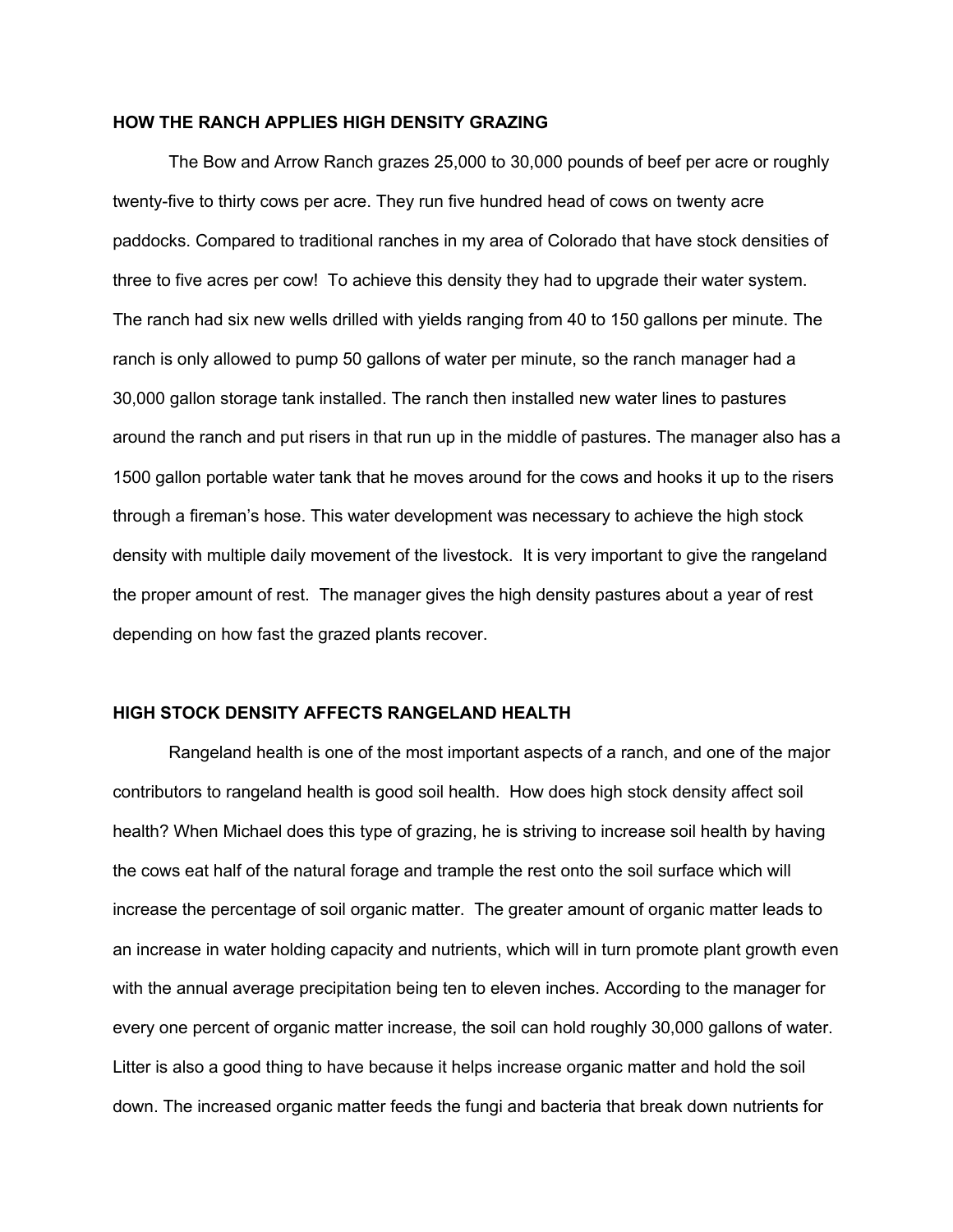the plants to use. Because of the high stock density, the manure is more concentrated and is being stepped on and being mixed in with the soil. Additionally, Michael has stopped worming a portion of the cattle to promote dung beetle populations that help to improve soil health.

#### **HIGH STOCK DENSITY AFFECTS BIODIVERSITY AND BARE GROUND**

Biodiversity gives the livestock the ability to graze what they need, a much more nutrient rich forage base. Michael went from being predominantly a monoculture of blue grama to starting to grow western wheatgrass and Indian ricegrass. While he has been using high stock density along with prescribed grazing, Lacy has increased the plant coverage on the entire ranch by an average of twenty percent. There was a lot of bare ground when Michael started managing the ranch. Through the management process described earlier, bare ground was decreased even through the recent drought years.

# **PORTABLE ELECTRIC FENCING AND LOW STRESS LIVESTOCK HANDLING**

Michael also uses low stress livestock moving. First he builds paddocks of polywire, a type of electrical fence used to make movable pens. A new paddock is built next to the one the cows are already in. He then just rolls up the polywire between the paddocks, and the cows easily move themselves. Usually when he moves them, they are ready to go and don't need a bunch of pushing. Ranchers should be careful to not overstock and have enough paddocks. According to Michael at least eight paddocks are needed to benefit the rangeland and for optimal livestock performance at least sixteen are needed. More paddocks will increase performance and give the pastures proper rest to grow forage and give the cows proper food to eat. One day per paddock gives the best results for soil and cow health according to Justin Morris on "Enhancing Soil Biology for Greater Soil Health." This short period prevents the cattle from overgrazing and allows adequate recovery opportunities for the plants to recover.